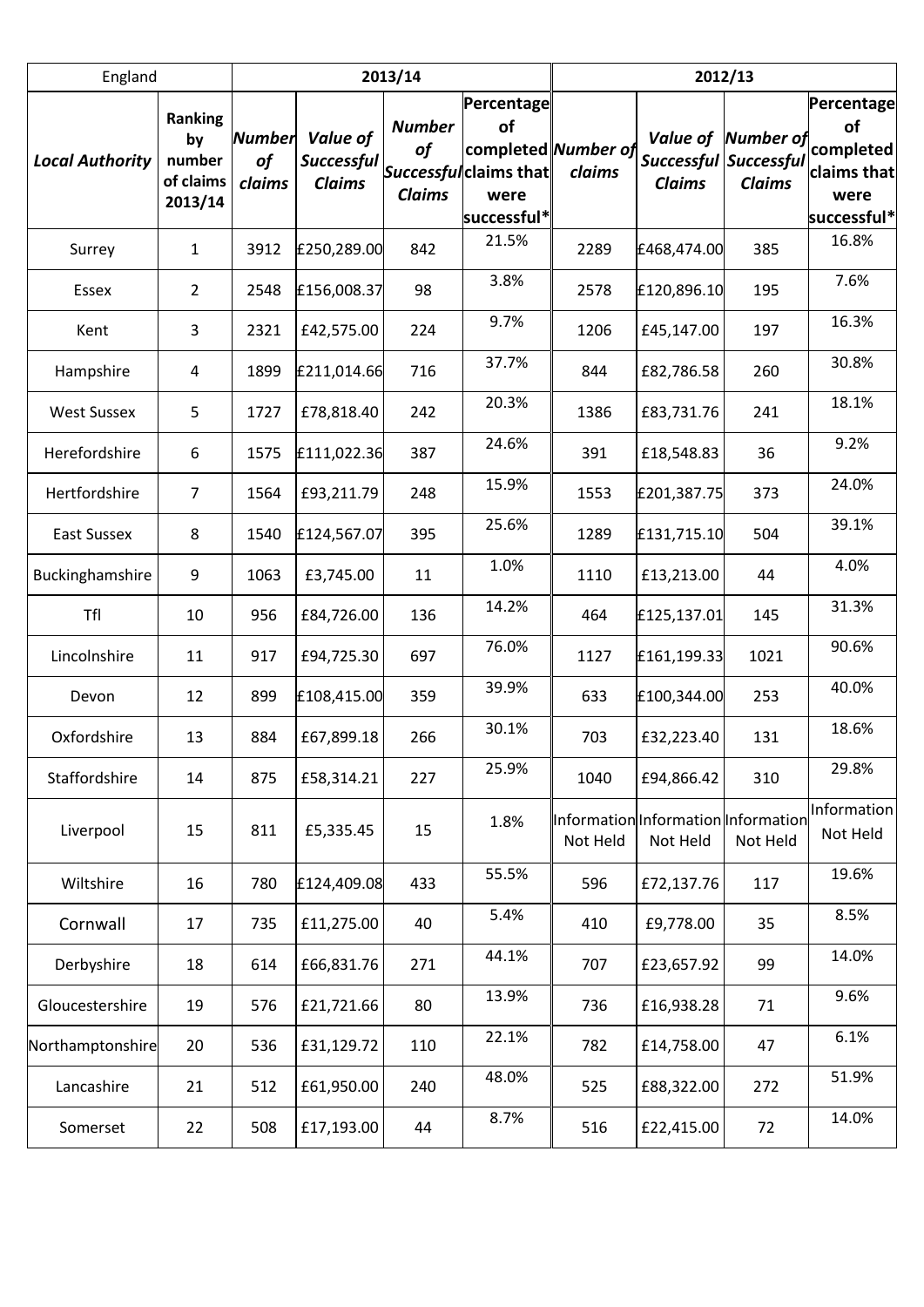| Cambridgeshire               | 23 | 485 | £104,263.66 | 242          | 49.9% | 175  | £55,080.04  | 37           | 21.1% |
|------------------------------|----|-----|-------------|--------------|-------|------|-------------|--------------|-------|
| Dorset                       | 24 | 458 | £972.32     | 3            | 0.7%  | 511  | £4,853.97   | 15           | 2.9%  |
| Plymouth                     | 25 | 427 | £89,419.71  | 329          | 77.0% | 129  | £29,939.63  | 77           | 59.7% |
| Birmingham                   | 26 | 412 | £8,411.88   | 26           | 6.3%  | 196  | £379.81     | $\mathbf{1}$ | 0.5%  |
| West Berkshire               | 27 | 409 | £241.00     | $\mathbf{1}$ | 0.3%  | 377  | £427.40     | 3            | 0.8%  |
| North Somerset               | 28 | 384 | £17,908.05  | 84           | 21.9% | 438  | £29,802.86  | 140          | 32.0% |
| Isle of Wight                | 29 | 354 | £4,000.00   | 21           | 5.9%  | 176  | £5,669.19   | 25           | 15.6% |
| Northumberland               | 30 | 353 | £81,788.36  | 235          | 66.6% | 579  | £53,417.25  | 290          | 50.1% |
| Worcestershire               | 31 | 337 | £13,183.00  | 58           | 17.2% | 417  | £19,762.00  | 73           | 17.5% |
| Leeds                        | 32 | 332 | £29,709.45  | 96           | 28.9% | 785  | £99,418.60  | 294          | 37.5% |
| North Yorkshire              | 33 | 318 | £12,344.00  | 43           | 13.5% | 571  | £32,743.00  | 104          | 18.2% |
| Suffolk                      | 34 | 302 | £14,059.00  | 51           | 16.9% | 279  | £8,554.00   | 40           | 14.3% |
| Norfolk                      | 35 | 295 | £12,641.42  | 48           | 16.3% | 482  | £24,599.15  | 80           | 16.6% |
| Solihull                     | 36 | 290 | £18,147.60  | 32           | 11.0% | 115  | £23,249.59  | 10           | 8.7%  |
| Nottinghamshire              | 37 | 279 | £23,562.00  | 75           | 26.9% | 284  | £28,600.00  | 75           | 26.4% |
| Cumbria                      | 38 | 272 | £16,801.00  | 41           | 15.1% | 251  | £11,136.00  | 51           | 20.3% |
| Warwickshire                 | 39 | 266 | £24,418.00  | 72           | 27.1% | 340  | £40,053.00  | 106          | 31.2% |
| Stoke-on-Trent               | 40 | 264 | £24,345.00  | 101          | 50.2% | 236  | £22,348.50  | 78           | 34.2% |
| <b>Cheshire East</b>         | 41 | 260 | £7,799.40   | 15           | 5.8%  | 1199 | £133,434.12 | 308          | 25.7% |
| Sheffield                    | 42 | 255 | £21,163.29  | 93           | 36.5% | 156  | £7,430.18   | 45           | 28.8% |
| Central<br>Bedfordshire      | 43 | 252 | £10,246.25  | 34           | 13.5% | 263  | £14,312.70  | 48           | 18.3% |
| Leicestershire               | 44 | 251 | £27,582.01  | 48           | 19.1% | 302  | £17,079.77  | 56           | 18.5% |
| Croydon                      | 45 | 236 | £14,201.28  | 46           | 19.5% | 191  | £18,458.17  | 53           | 27.7% |
| Kirklees                     | 46 | 235 | £5,075.03   | 24           | 10.2% | 300  | £20,233.19  | 50           | 16.7% |
| Cheshire West<br>and Chester | 47 | 229 | £5,514.00   | 17           | 7.4%  | 322  | £22,695.00  | 40           | 12.4% |
| Derby                        | 48 | 211 | £8,136.42   | 8            | 6.1%  | 242  | £12,455.20  | 12           | 6.9%  |
| Shropshire                   | 49 | 207 | £1,338.07   | 6            | 2.9%  | 292  | £12,023.01  | 24           | 8.2%  |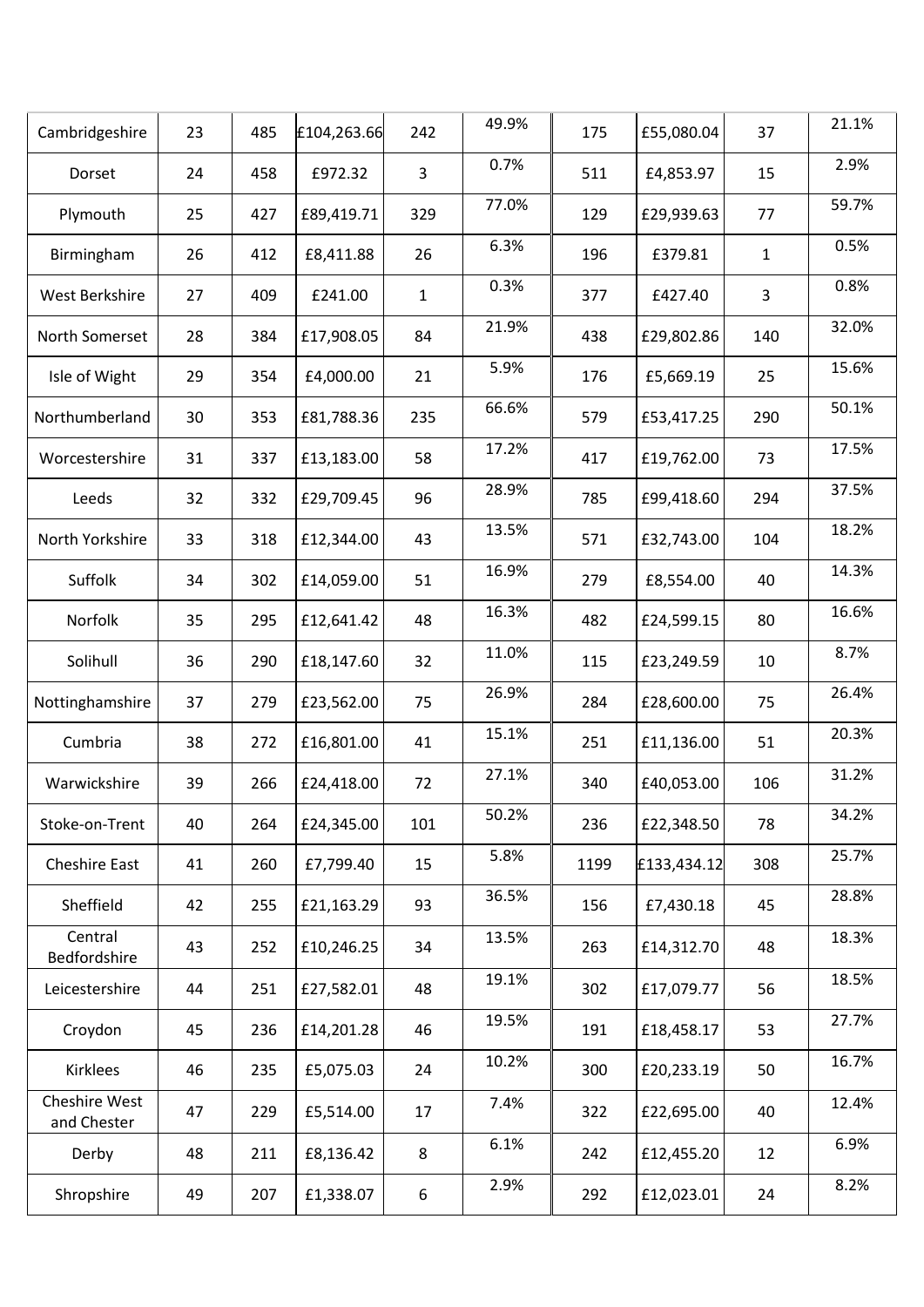| County Durham                          | 50 | 201 | £2,497.00  | 14             | 7.0%   | 415 | £7,116.00  | 21               | 5.1%  |
|----------------------------------------|----|-----|------------|----------------|--------|-----|------------|------------------|-------|
| <b>Brent</b>                           | 51 | 179 | £5,281.23  | 24             | 16.0%  | 119 | £29,317.42 | 23               | 19.5% |
| Bury                                   | 52 | 177 | £35,280.39 | 119            | 68.8%  | 185 | £33,806.46 | 132              | 72.5% |
| Milton Keynes                          | 53 | 174 | £7,793.86  | 330            | 189.7% | 248 | £26,136.57 | 88               | 35.5% |
| South<br>Gloucestershire               | 54 | 164 | £788.00    | 6              | 3.7%   | 261 | £13,436.00 | 21               | 8.0%  |
| Barnet                                 | 55 | 160 | £32,253.34 | 77             | 48.1%  | 169 | £27,909.63 | 69               | 40.8% |
| Dudley                                 | 56 | 148 | £15,551.92 | 67             | 45.3%  | 154 | £21,322.76 | 79               | 51.3% |
| <b>Bradford</b>                        | 57 | 144 | £10,991.65 | 21             | 14.6%  | 150 | £34,165.43 | 13               | 8.7%  |
| Oldham                                 | 58 | 144 | £13,877.90 | 65             | 45.1%  | 272 | £41,286.99 | 156              | 57.4% |
| Walsall                                | 59 | 140 | £15,267.00 | 81             | 57.9%  | 200 | £37,595.00 | 116              | 58.0% |
| Rotherham                              | 60 | 138 | £3,645.00  | $\overline{7}$ | 5.1%   | 183 | £8,786.00  | 9                | 4.9%  |
| <b>Bath and North</b><br>East Somerset | 61 | 133 | £1,087.21  | 53             | 39.8%  | 113 | £7,820.17  | 22               | 19.5% |
| Lambeth                                | 62 | 123 | £11,105.92 | 22             | 17.9%  | 82  | £22,159.90 | 13               | 15.9% |
| <b>Bristol</b>                         | 63 | 119 | £6,111.85  | 17             | 14.3%  | 121 | £2,160.85  | $\boldsymbol{6}$ | 5.0%  |
| Hounslow                               | 64 | 115 | £1,848.36  | 10             | 8.7%   | 30  | £3,347.07  | 8                | 26.7% |
| Barnsley                               | 65 | 113 | £6,226.00  | 23             | 20.4%  | 115 | £6,451.00  | 20               | 17.4% |
| Thurrock                               | 66 | 113 | £6,532.30  | 19             | 16.8%  | 88  | £7,214.38  | 22               | 25.0% |
| Swindon                                | 67 | 110 | £10,657.61 | 48             | 43.6%  | 69  | £17,242.46 | 17               | 24.6% |
| <b>Bromley</b>                         | 68 | 109 | £9,263.68  | 43             | 39.4%  | 113 | £12,673.32 | 53               | 46.9% |
| Coventry                               | 69 | 108 | £9,333.36  | 43             | 39.8%  | 150 | £16,518.02 | 63               | 42.0% |
| Southampton                            | 70 | 104 | £376.30    | $2^{\circ}$    | 1.9%   | 62  | £0.00      | $\mathbf 0$      | 0.0%  |
| East Riding of<br>Yorkshire            | 71 | 103 | £2,341.84  | 6              | 5.8%   | 225 | £3,295.96  | 6                | 2.7%  |
| Warrington                             | 72 | 101 | £1,016.34  | $\overline{7}$ | 6.9%   | 202 | £12,828.58 | 17               | 8.4%  |
| Telford and<br>Wrekin                  | 73 | 100 | £13,934.00 | 45             | 45.0%  | 154 | £28,900.00 | 85               | 55.2% |
| Bedford                                | 74 | 93  | £7,256.00  | 10             | 14.7%  | 74  | £1,932.00  | $\overline{3}$   | 4.4%  |
| Bexley                                 | 75 | 90  | £6,165.00  | 5              | 7.0%   | 76  | £497.95    | $\overline{2}$   | 2.7%  |
| Bolton                                 | 76 | 90  | £20,522.58 | 77             | 85.6%  | 76  | £24,092.90 | 57               | 75.0% |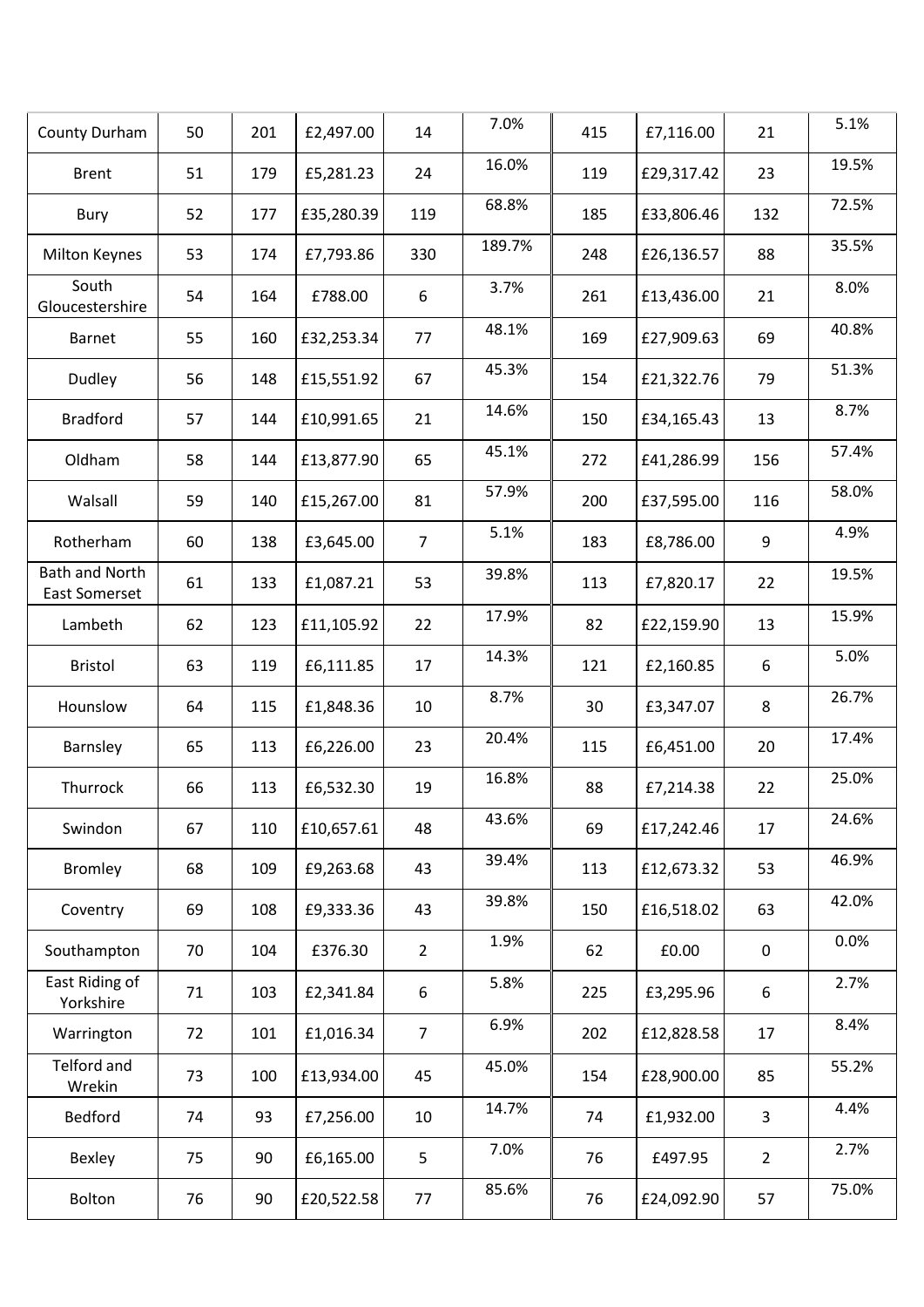| Wakefield                 | 77  | 86 | £2,982.00  | 10             | 11.6% | 194 | £10,039.00 | 27              | 13.9% |
|---------------------------|-----|----|------------|----------------|-------|-----|------------|-----------------|-------|
| Southend-on-Sea           | 78  | 84 | £2,443.00  | 4              | 4.8%  | 49  | £1,253.00  | $\overline{4}$  | 8.2%  |
| North Tyneside            | 79  | 83 | £4,255.22  | 14             | 16.9% | 105 | £2,327.35  | 10              | 9.5%  |
| Wokingham                 | 80  | 83 | £2,185.96  | 8              | 9.6%  | 43  | £512.51    | $2\overline{ }$ | 4.7%  |
| Wandsworth                | 81  | 81 | £24,498.00 | 51             | 63.0% | 63  | £10,220.00 | 25              | 39.7% |
| Windsor and<br>Maidenhead | 82  | 77 | £1,778.00  | $\overline{7}$ | 9.1%  | 83  | £542.30    | $\mathbf{3}$    | 3.6%  |
| Brighton and<br>Hove      | 83  | 76 | £3,383.00  | 5              | 6.6%  | 48  | £3,050.00  | $\overline{3}$  | 6.3%  |
| Newcastle upon<br>Tyne    | 84  | 76 | £4,602.73  | 15             | 19.7% | 104 | £4,213.62  | 16              | 15.4% |
| Trafford                  | 85  | 76 | £9,444.15  | 31             | 40.8% | 176 | £12,579.66 | 42              | 23.9% |
| Haringey                  | 86  | 75 | £6,944.49  | 24             | 32.0% | 49  | £6,182.80  | 13              | 26.5% |
| Wirral                    | 87  | 74 | £1,147.00  | 3              | 4.1%  | 97  | £4,915.81  | 9               | 9.3%  |
| Doncaster                 | 88  | 72 | £11,906.54 | 23             | 31.9% | 135 | £21,644.37 | 53              | 39.3% |
| South Tyneside            | 89  | 72 | £2,796.00  | 10             | 13.9% | 163 | £4,378.00  | 20              | 12.3% |
| Sunderland                | 90  | 70 | £1,110.22  | 6              | 8.6%  | 101 | £753.50    | $\overline{4}$  | 4.0%  |
| Westminster               | 91  | 69 | £2,892.39  | 8              | 11.6% | 65  | £6,908.14  | 9               | 13.8% |
| Stockport                 | 92  | 68 | £6,620.49  | 37             | 54.4% | 156 | £38,356.43 | 104             | 66.7% |
| Medway                    | 93  | 66 | £3,498.00  | $\overline{4}$ | 6.3%  | 5   | £5,201.10  | $\mathbf{1}$    | 20.0% |
| Sandwell                  | 94  | 66 | £8,724.52  | 27             | 40.9% | 109 | £25,305.94 | 65              | 59.6% |
| <b>Tower Hamlets</b>      | 95  | 64 | £4,591.00  | 21             | 32.8% | 87  | £13,199.00 | 32              | 36.8% |
| Bournemouth               | 96  | 63 | £3,861.53  | 12             | 19.0% | 63  | £5,611.91  | 22              | 34.9% |
| Lewisham                  | 97  | 63 | £1,319.00  | $\overline{7}$ | 11.1% | 103 | £12,116.00 | 25              | 24.3% |
| Wolverhampton             | 98  | 60 | £2,963.00  | 12             | 20.0% | 71  | £5,377.48  | 21              | 29.6% |
| Kingston upon<br>Hull     | 99  | 59 | £15,076.39 | 35             | 59.3% | 127 | £63,908.40 | 70              | 55.1% |
| Sutton                    | 100 | 57 | £1,498.32  | $\overline{2}$ | 3.5%  | 27  | £465.60    | $\overline{2}$  | 7.4%  |
| Calderdale                | 101 | 54 | £3,848.72  | $\overline{4}$ | 7.4%  | 51  | £150.00    | $\overline{2}$  | 3.9%  |
| Hillingdon                | 102 | 53 | £2,247.59  | 12             | 22.6% | 75  | £7,314.36  | 20              | 26.7% |
| Peterborough              | 103 | 52 | £608.69    | $\mathbf{1}$   | 1.9%  | 22  | £0.00      | $\mathbf 0$     | 0.0%  |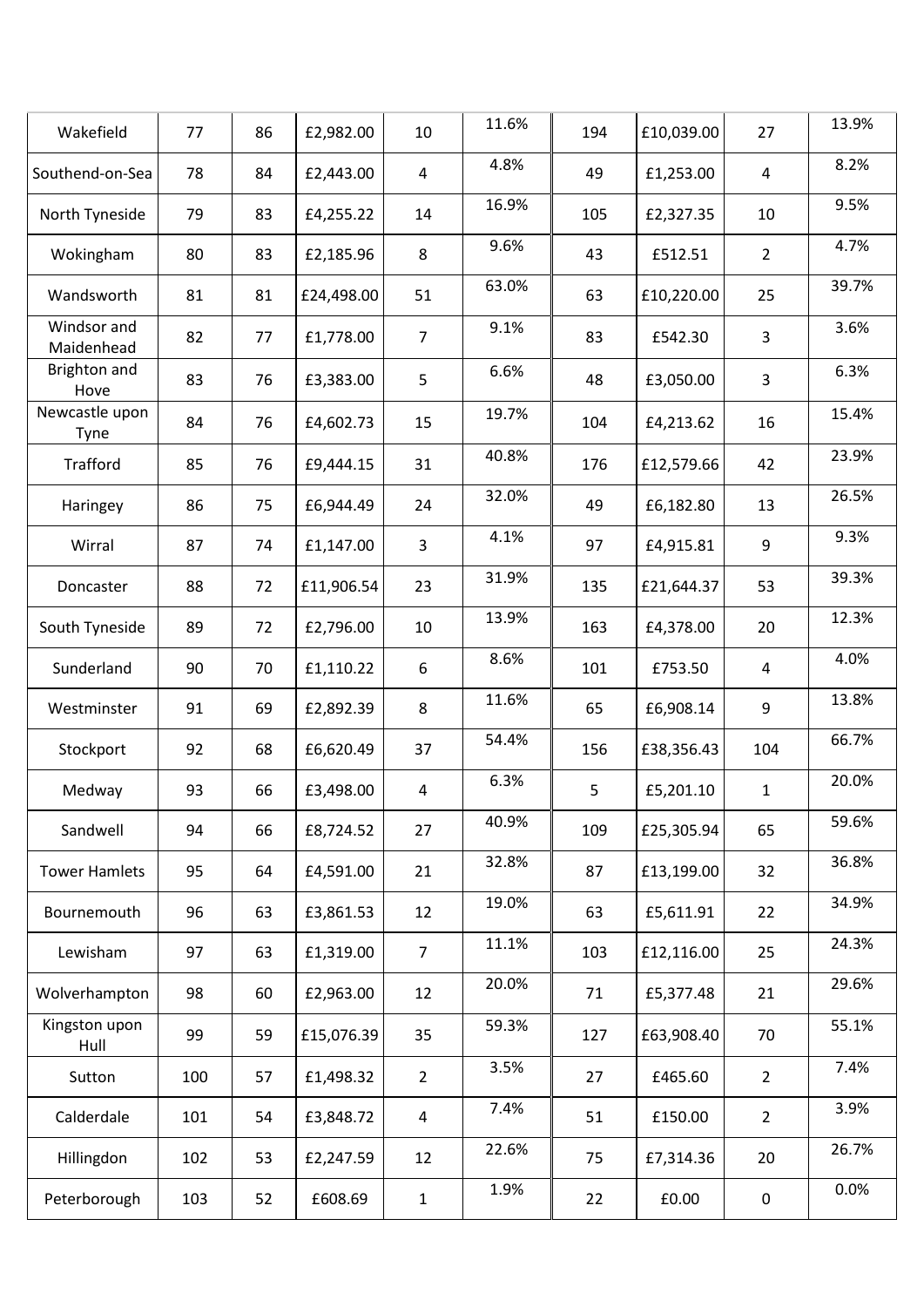| Torbay                     | 104 | 49 | £2,497.76 | 9              | 18.4% | 35  | £827.28    | 6              | 17.1% |
|----------------------------|-----|----|-----------|----------------|-------|-----|------------|----------------|-------|
| Southwark                  | 105 | 48 | £2,541.49 | $\overline{7}$ | 14.6% | 29  | £2,541.49  | $\overline{7}$ | 24.1% |
| Enfield                    | 106 | 47 | £5,290.00 | 13             | 27.7% | 69  | £3,020.00  | 13             | 18.8% |
| Tameside                   | 107 | 47 | £3,956.16 | 13             | 27.7% | 69  | £5,688.45  | 18             | 26.1% |
| Gateshead                  | 108 | 46 | £551.15   | 5              | 10.9% | 70  | £3,814.12  | 17             | 24.3% |
| Nottingham                 | 109 | 44 | £2,075.62 | $\overline{7}$ | 15.9% | 75  | £6,682.79  | 18             | 24.0% |
| North East<br>Lincolnshire | 110 | 42 | £4,255.22 | $\mathbf{1}$   | 2.4%  | 71  | £2,327.35  | 13             | 18.3% |
| Wigan                      | 111 | 42 | £1,427.00 | $\overline{7}$ | 16.7% | 55  | £4,094.00  | 13             | 23.6% |
| Richmond upon<br>Thames    | 112 | 40 | £4,015.96 | 10             | 25.0% | 27  | £3,506.92  | 9              | 33.3% |
| Newham                     | 113 | 39 | £1,654.10 | 3              | 7.7%  | 69  | £15,744.09 | 18             | 26.1% |
| Rochdale                   | 114 | 39 | £5,845.03 | 20             | 51.3% | 114 | £15,814.60 | 74             | 64.9% |
| Salford                    | 115 | 39 | £956.00   | $\overline{7}$ | 17.9% | 60  | £3,954.00  | 12             | 20.0% |
| Redcar and<br>Cleveland    | 116 | 38 | £0.00     | $\mathbf 0$    | 0.0%  | 70  | £3,359.17  | 11             | 15.7% |
| Blackburn with<br>Darwen   | 117 | 37 | £5,814.62 | 11             | 29.7% | 32  | £6,313.00  | 17             | 53.1% |
| Merton                     | 118 | 35 | £2,394.00 | 12             | 34.3% | 25  | £1,557.00  | 5              | 20.0% |
| Stockton-on-Tees           | 119 | 35 | £909.00   | 6              | 17.1% | 55  | £297.00    | 3              | 5.5%  |
| Greenwich                  | 120 | 34 | £3,387.00 | 15             | 44.1% | 39  | £8,869.00  | 18             | 46.2% |
| York                       | 121 | 33 | £312.22   | $\overline{2}$ | 6.1%  | 71  | £879.99    | $\overline{7}$ | 9.9%  |
| Darlington                 | 122 | 32 | £0.00     | 0              | 0.0%  | 84  | £0.00      | $\pmb{0}$      | 0.0%  |
| Kingston upon<br>Thames    | 123 | 28 | £6,498.21 | 9              | 32.1% | 20  | £810.05    | 5              | 25.0% |
| Leicester                  | 124 | 26 | £4,851.54 | 11             | 42.3% | 76  | £11,569.94 | 19             | 25.0% |
| Poole                      | 125 | 25 | £0.00     | $\mathbf 0$    | 0.0%  | 18  | £0.00      | $\pmb{0}$      | 0.0%  |
| Knowsley                   | 126 | 24 | £1,898.00 | 9              | 37.5% | 49  | £3,939.00  | 15             | 30.6% |
| St. Helens                 | 127 | 22 | £383.65   | $\overline{2}$ | 9.1%  | 27  | £342.32    | $\overline{3}$ | 11.1% |
| Camden                     | 128 | 21 | £3,139.43 | 3              | 14.3% | 24  | £4,106.38  | $\overline{4}$ | 16.7% |
| Halton                     | 129 | 21 | £740.50   | 3              | 14.3% | 23  | £273.00    | $\overline{2}$ | 8.7%  |
| Luton                      | 130 | 21 | £0.00     | 0              | 0.0%  | 29  | £233.00    | $1\,$          | 3.4%  |